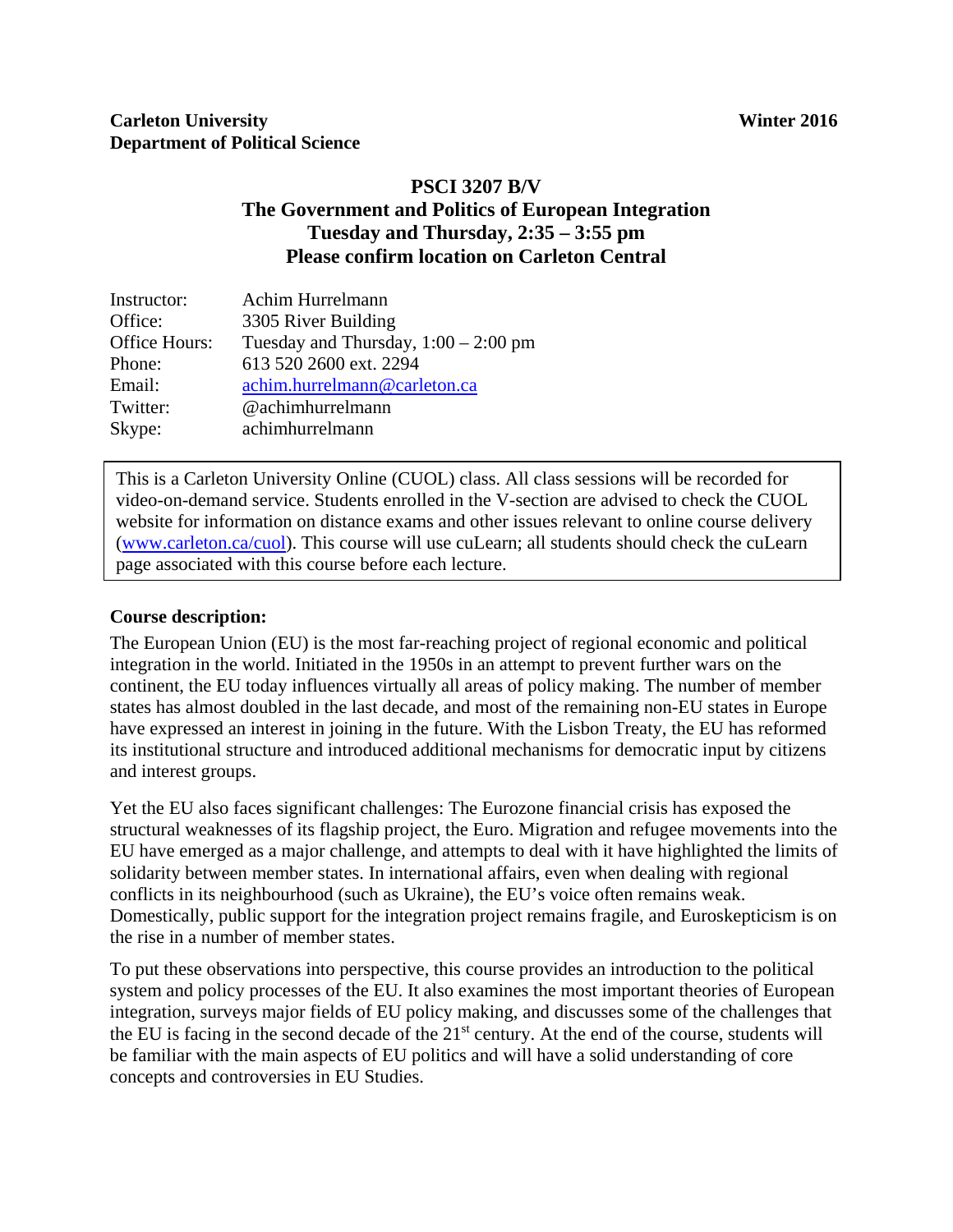## **Texts:**

There are two required textbooks for this course. Both titles have been put on reserve in the MacOdrum Library, and have been ordered in the university bookstore. They can also be purchased in other bookstores or online:

- $\triangleright$  N. Nugent (2010), *The Government and Politics of the European Union*, 7<sup>th</sup> edition (Basingstoke: Palgrave Macmillan).
- H. Wallace, M. A. Pollack, and A. R. Young, eds. (2015), *Policy-Making in the European Union*, 7<sup>th</sup> edition (Oxford University Press).

It is strongly recommended that students purchase these two books. Make sure to purchase the most recent editions, since older editions do not cover the most recent developments. While most course readings are taken from the textbooks, occasionally additional texts are required (marked by \*\* in the course outline). These are made available electronically via cuLearn. The EU Treaties can be downloaded from http://europa.eu/eu-law/decision-making/treaties/index\_en.htm.

## **Evaluation:**

| • Participation in class or online discussions    | 15% |                                          |
|---------------------------------------------------|-----|------------------------------------------|
| $\blacksquare$ Midterm exam                       |     | 20% (Friday, Feb 12, 2016, 6:00-8:00 pm) |
| $\blacksquare$ Three discussion papers (15% each) |     | 45% (Due Feb 4, Mar 10, Apr 7, 2016)     |
| $\blacksquare$ Final exam                         |     | 20% (Exam period, Apr 11-23, 2016)       |

*Participation in class or online discussion:* Students registered in the B-section are expected to attend all class sessions and to contribute actively to class discussions. For students in the Vsection, there will be an online discussion forum in cuLearn. Topics for the online forum will be defined each week; students are expected to participate *on a continuous basis* (participation will be assessed each week). Students in both sections should be aware that some activities of the EU are highly technical; students will hence be confronted with material that might look 'dry' at first sight and becomes fascinating only if they actively engage with it – which everyone is expected to do. Participation marks will be assigned according to the quantity and quality of contributions.

*Midterm exam:* There will be a two-hour midterm exam on Friday, Feb 12, 2016 (6:00-8:00 pm). The exam will be in a short-answer format; it covers all course material addressed in Part I of the course (Jan 7 to Feb 4, 2016), including readings, lectures, and class/online discussions. The exam is designed to test students' knowledge of basic facts about the EU's political system, EU policy-making processes, as well as the most important theories of European integration. Students in the V-section can file a distance exam application with CUOL. Please respect the deadlines posted on the CUOL website.

*Discussion papers:* Students are expected to write three discussion papers. In each of these, they are asked react to a specific question posed by the instructor (selected from a choice of three). The questions relate to each of the three parts of the course  $- (1)$  the EU's political system, (2) core fields of EU policy making, and (3) current challenges for European integration. They will be made available to the students at least three weeks before the respective due dates (Feb 4, Mar 10, and Apr 7, 2016). Discussion papers should be about 5-7 pages in length (12 point font, double spaced, ca. 1500-2000 words). They should address the question in a brief deliberative essay, drawing on the required readings as well as additional material identified by the students themselves. Further instructions on the papers will be given in class. Marks may be deducted for stylistic errors and/or faulty referencing; advice on these issues will be given in class. Students are encouraged to discuss ideas for their papers with the instructor during his office hours.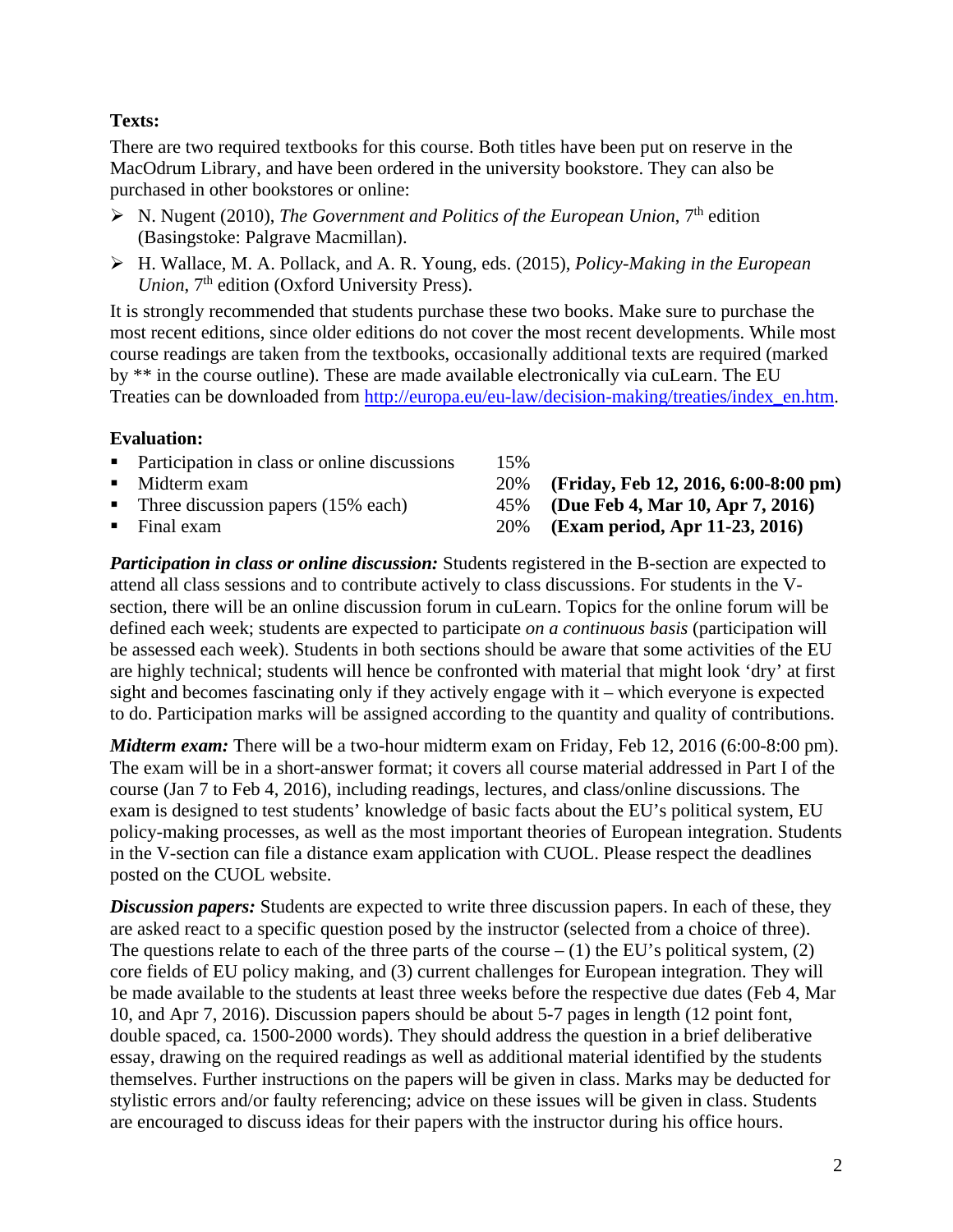*Final exam:* There will be a two-hour final exam in the April exam period (April 11-23, 2016). In this exam, students will have to respond to two essay questions relating to material not covered in the midterm (i.e., Parts II and III of the course). The exam is designed to test whether students can apply what they have learned in this course to current controversies about the EU's policies or institutional development. Students in the V-section can file a distance exam application with CUOL. Please respect the deadlines posted on the CUOL website.

## **Submission of coursework:**

Students registered in the B-section must submit all written assignments as *hardcopies* directly to the instructor in class. For late assignments, the drop box in the Department of Political Science may be used. This box is located outside room B640 Loeb Building; it is emptied every weekday at 4 p.m. and papers are date-stamped with that day's date.

Students registered in the V-section may submit their assignments through *cuLearn's digital drop box*. Unless a specific exception has been arranged, assignments sent per email will not be accepted.

Assignments will be returned in class; they can also be picked up in the CUOL office (D299 Loeb Building). Students in the V-section who have submitted their assignments electronically may have them returned per email.

Unless a medical (or equivalent) excuse is provided, late assignments will be penalized by two (2) percentage points per day (including weekends); assignments more than a week late will receive a mark of 0%. To receive a passing grade in the course, students must hand in at least two of the three discussion papers, as well as participating in the final exam.

#### **Course sessions:**

#### *Introduction*

| Jan 7, 2016  | Introduction: Sixty Years of European Integration<br>Course administration                                         |
|--------------|--------------------------------------------------------------------------------------------------------------------|
|              | Part I: The Political System of the European Union                                                                 |
| Jan 12, 2016 | EU Institutions (I): European Commission, Council of Ministers<br>Nugent, Ch. 8-9                                  |
| Jan 14, 2016 | EU Institutions (II): European Council, European Parliament<br>Nugent, Ch. 10-11                                   |
| Jan 19, 2016 | Legal System of the EU (I): Treaties and Legislation<br>Nugent, Ch. 7 and 12 (pp. 208-214)                         |
| Jan 21, 2016 | Legal System of the EU (II): EU Courts<br>Nugent, Ch. 12 (pp. 214-225)<br>** Hurrelmann and Manolov (cuLearn)<br>٠ |
| Jan 26, 2016 | EU Policy Making (I): Areas of EU Activity<br>Nugent, Ch. 16 and 22                                                |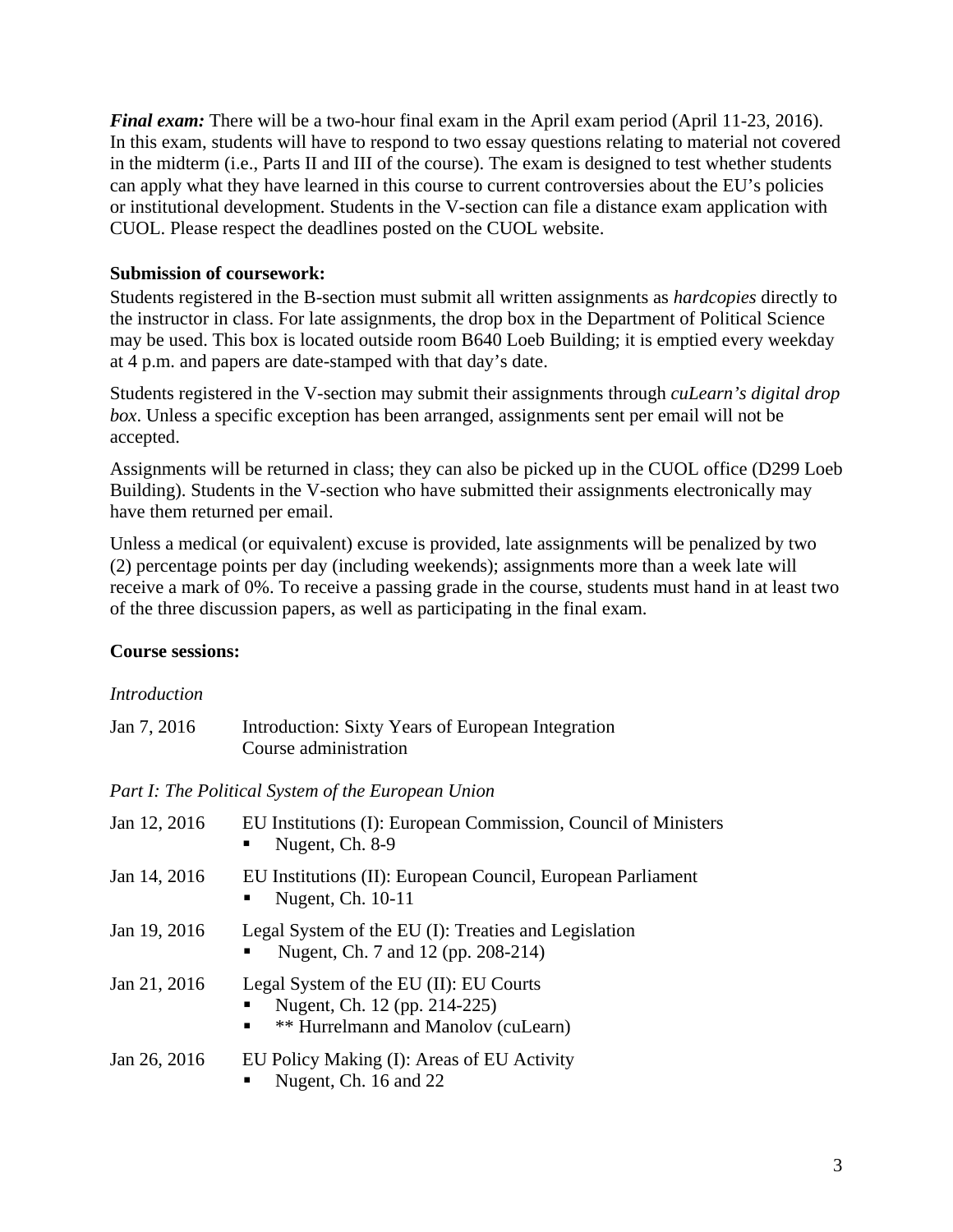| Jan 28, 2016 | EU Policy Making (II): Legislation and Implementation<br>Nugent, Ch. 18<br>$\blacksquare$                              |
|--------------|------------------------------------------------------------------------------------------------------------------------|
| Feb 2, 2016  | European Integration Theory (I): Defining the Nature of the EU<br>Nugent, Ch. 23 (pp. 419-430)                         |
| Feb 4, 2016  | European Integration Theory (II): Explaining the Integration Process<br>Nugent, Ch. 23 (pp. 430-443)<br>[Paper #1 due] |

*Part II: Policy-Making in the EU – Core Fields of Activity* 

| Feb 9, 2016  | Single Market, Competition Policy<br>Wallace, Ch. 5+6                                                     |
|--------------|-----------------------------------------------------------------------------------------------------------|
| Feb 11, 2016 | Economic and Monetary Union<br>Wallace, Ch. 7                                                             |
|              |                                                                                                           |
| Feb 23, 2016 | Agricultural Policy, Environmental Policy<br>Wallace, Ch. $8+13$                                          |
| Feb 25, 2016 | Regional Policy, Social Policy<br>Wallace, Ch. $10+11$                                                    |
| Mar 1, 2016  | External Policies (I): Trade and Development Aid<br>Wallace, Ch. 16                                       |
| Mar 3, 2016  | External Policies (II): Foreign and Defence Policy<br>Wallace, Ch. 18                                     |
| Mar 8, 2016  | Internal Security, Migration Policy<br>Wallace, Ch. 15                                                    |
| Mar 10, 2016 | Taking Stock: EU Policy-Making – and its Effects on the Member States<br>Nugent, Ch. 17<br>[Paper #2 due] |

# *Part III: Challenges*

| Mar 15, 2016 | The Eurozone Financial Crisis and its Implications<br>** Scharpf<br>٠                                                                    |
|--------------|------------------------------------------------------------------------------------------------------------------------------------------|
| Mar 17, 2016 | The Refugee Crisis and its Effects on the Schengen Area<br>** TBA (Text will be posted on cuLearn by early March)<br>$\blacksquare$      |
| Mar 22, 2016 | Democracy in the EU (I): Channels of Democratic Input<br>** Hurrelmann (Text will be posted on cuLearn by early March)<br>$\blacksquare$ |
| Mar 24, 2016 | Democracy in the EU (II): Strategies of Democratization<br>** Hix and Bartolini (cuLearn)<br>$\blacksquare$                              |
| Mar 29, 2016 | Enlargement of the EU<br>Wallace, Ch. 17<br>п                                                                                            |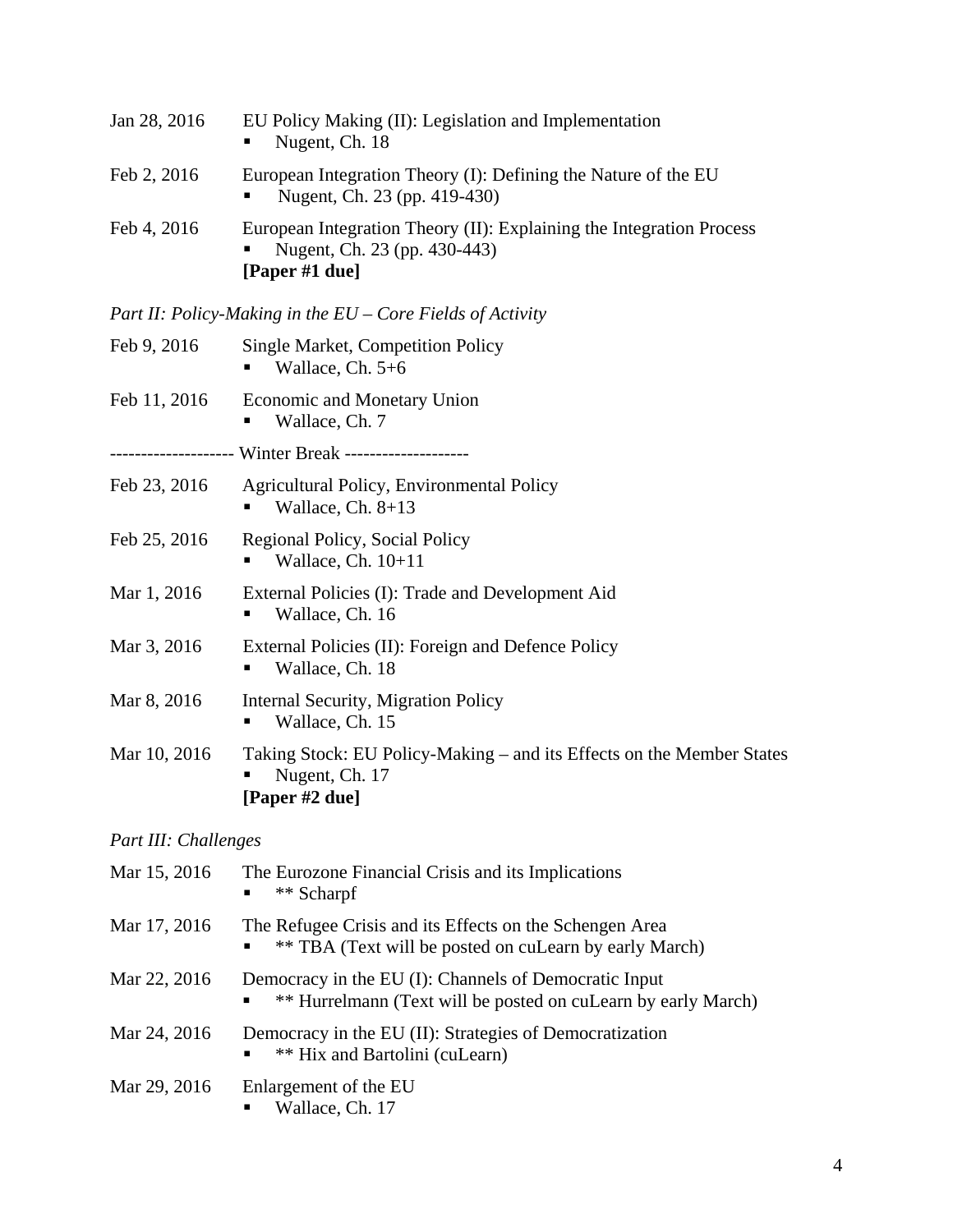| Mar 31, 2016 | The EU, Russia and the Crisis in Ukraine<br>** Haukkala (cuLearn)                                        |
|--------------|----------------------------------------------------------------------------------------------------------|
| Apr 5, 2016  | Public Opinion, European Identities, Euroskepticism<br>** Hooghe and Marks (cuLearn)<br>$\blacksquare$ . |
| Apr 7, 2016  | Concluding Discussion, Exam Preparation<br>[Paper $#3$ due.]                                             |

# **Literature**

| Introduction: Sixty Years of European Integration (Jan 7, 2016)     |                                                                                                       |  |
|---------------------------------------------------------------------|-------------------------------------------------------------------------------------------------------|--|
| Supplementary                                                       | A. Blair (2010), The European Union since 1945, 2 <sup>nd</sup> edition (London:                      |  |
| literature                                                          | Pearson Longman).                                                                                     |  |
|                                                                     | D. Dinan (2014), <i>Europe Recast: A History of European Union</i> , $2nd$ edition,                   |  |
|                                                                     | (Boulder: Lynne Rienner).                                                                             |  |
|                                                                     | T. Judt (2005), Postwar: A History of Europe since 1945 (London: Penguin).                            |  |
|                                                                     | EU Institutions (I): European Commission, Council of Ministers (Jan 12, 2016)                         |  |
| Required reading                                                    | N. Nugent (2010), The Government and Politics of the European Union, 7 <sup>th</sup><br>٠             |  |
|                                                                     | edition (Basingstoke: Palgrave Macmillan), Ch. 8-9.                                                   |  |
| Supplementary                                                       | F. Hayes-Renshaw and H. Wallace (2006), The Council of Ministers, 2nd<br>$\blacksquare$               |  |
| literature                                                          | edition (Basingstoke: Palgrave Macmillan).                                                            |  |
|                                                                     | H. Kassim et al. (2013), The European Commission of the Twenty-First                                  |  |
|                                                                     | Century (Oxford: Oxford UP).                                                                          |  |
|                                                                     | N. Nugent (2000), The European Commission (Basingstoke: Palgrave                                      |  |
|                                                                     | Macmillan).                                                                                           |  |
|                                                                     | M. Westlake and D. Galloway (2006), The Council of the European Union,                                |  |
|                                                                     | 3 <sup>rd</sup> edition (London: John Harper).                                                        |  |
|                                                                     | EU Institutions (II): European Council, European Parliament (Jan 14, 2016)                            |  |
| Required reading                                                    | N. Nugent (2010), The Government and Politics of the European Union, 7 <sup>th</sup>                  |  |
|                                                                     | edition (Basingstoke: Palgrave Macmillan), Ch. 10-11.                                                 |  |
| Supplementary                                                       | R. Corbett, F. Jacobs and M. Shackleton (2011), The European Parliament,                              |  |
| literature                                                          | 8 <sup>th</sup> edition (London: John Harper).                                                        |  |
|                                                                     | D. Judge and D. Earnshaw (2008), The European Parliament, $2nd$ edition                               |  |
|                                                                     | (Basingstoke: Palgrave Macmillan).                                                                    |  |
|                                                                     | U. Puetter (2014), The European Council and Council: New<br>٠                                         |  |
|                                                                     | Intergovernmentalism and Institutional Change (Oxford: Oxford UP).                                    |  |
|                                                                     | • J. Werts (2008), The European Council (London: John Harper).                                        |  |
| Legal System of the EU (I): Treaties and Legislation (Jan 19, 2016) |                                                                                                       |  |
| Required reading                                                    | N. Nugent (2010), The Government and Politics of the European Union, $7th$<br>$\blacksquare$          |  |
|                                                                     | edition (Basingstoke: Palgrave Macmillan), Ch. 7 and 12 (pp. 208-214).                                |  |
| Supplementary                                                       | P. Craig and G. de Búrca (2011), EU Law: Text, Cases and Materials, 5 <sup>th</sup><br>$\blacksquare$ |  |
| literature                                                          | edition (Oxford: Oxford UP).                                                                          |  |
|                                                                     | P. Craig and G. de Búrca, eds. (2011), The Evolution of EU Law, $2nd$ edition                         |  |
|                                                                     | (Oxford: Oxford UP).                                                                                  |  |
|                                                                     | T. C. Harley (2014), The Foundations of European Union Law, 8th edition                               |  |
|                                                                     | (Oxford: Oxford UP).                                                                                  |  |
|                                                                     | J.-C. Piris (2010), The Lisbon Treaty: A Legal and Political Analysis                                 |  |
|                                                                     | (Cambridge: Cambridge UP).                                                                            |  |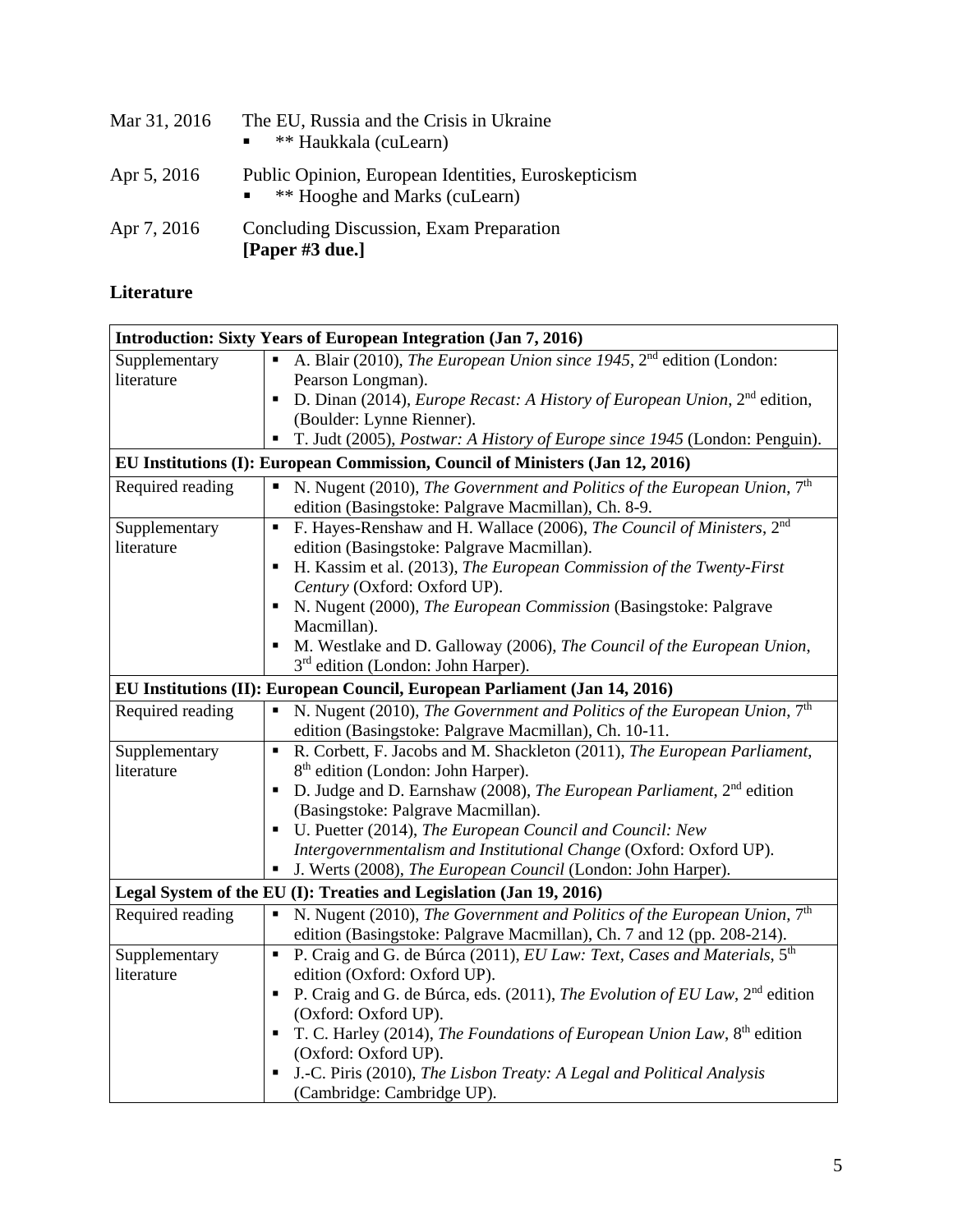| Legal System of the EU (II): EU Courts (Jan 21, 2016) |                                                                                                                                                                                    |  |
|-------------------------------------------------------|------------------------------------------------------------------------------------------------------------------------------------------------------------------------------------|--|
| Required reading                                      | N. Nugent (2010), The Government and Politics of the European Union, $7th$<br>$\blacksquare$                                                                                       |  |
|                                                       | edition (Basingstoke: Palgrave Macmillan), Ch. 12 (pp. 214-225).                                                                                                                   |  |
|                                                       | A. Hurrelmann and M. Manolov (2011), "The Court of Justice of the<br>European Union: Federalizing Actor in a Multilevel System", SC Working                                        |  |
|                                                       | Paper 2011-01, Institute of Intergovernmental Relations, Queen's University.                                                                                                       |  |
| Supplementary                                         | K. Alter (2001), Establishing the Supremacy of European Law: The Making<br>$\blacksquare$                                                                                          |  |
| literature                                            | of an International Rule of Law in Europe (Oxford: Oxford UP).                                                                                                                     |  |
|                                                       | A. Arnull (2006), The European Union and its Court of Justice, $2nd$ edition                                                                                                       |  |
|                                                       | (Oxford: Oxford UP).                                                                                                                                                               |  |
|                                                       | A. Stone Sweet (2004), The Judicial Construction of Europe (Oxford: Oxford                                                                                                         |  |
|                                                       | UP).                                                                                                                                                                               |  |
|                                                       | EU Policy Making (I): Areas of EU Activity (Jan 26, 2016)                                                                                                                          |  |
| Required reading                                      | N. Nugent (2010), The Government and Politics of the European Union, $7th$<br>$\blacksquare$<br>edition (Basingstoke: Palgrave Macmillan), Ch. 16 and 22.                          |  |
| Supplementary                                         | L. Buonanno and N. Nugent (2013), Policies and Policy Processes in the<br>٠                                                                                                        |  |
| literature                                            | European Union (Basingstoke: Palgrave Macmillan).                                                                                                                                  |  |
|                                                       | S. Hix and B. Hoyland (2011), The Political System of the European Union,                                                                                                          |  |
|                                                       | 3 <sup>rd</sup> edition (Basingstoke: Palgrave Macmillan).                                                                                                                         |  |
|                                                       | J. Richardson (2006), The European Union: Power and Policy-Making                                                                                                                  |  |
|                                                       | (London: Routledge).                                                                                                                                                               |  |
|                                                       | EU Policy Making (II): Legislation and Implementation (Jan 28, 2016)                                                                                                               |  |
| Required reading                                      | N. Nugent (2010), The Government and Politics of the European Union, $7th$                                                                                                         |  |
|                                                       | edition (Basingstoke: Palgrave Macmillan), Ch. 18.                                                                                                                                 |  |
| Supplementary                                         | $\blacksquare$<br>H. Lelieveldt and S. Princen (2011), The Politics of the European Union                                                                                          |  |
| literature                                            | (Cambridge: Cambridge UP).                                                                                                                                                         |  |
|                                                       | R. Thomson et al., eds. (2006), The European Union Decides (Cambridge:                                                                                                             |  |
|                                                       | Cambridge UP).<br>European Integration Theory (I): Defining the Nature of the EU (Feb 2, 2016)                                                                                     |  |
| Required reading                                      | N. Nugent (2010), The Government and Politics of the European Union, 7 <sup>th</sup>                                                                                               |  |
|                                                       | edition (Basingstoke: Palgrave Macmillan), Ch. 23 (pp. 419-430).                                                                                                                   |  |
| Supplementary                                         | S. Hix (2006), 'The European Union as a Polity (I)', in K. E. Jørgensen, M. A.                                                                                                     |  |
| literature                                            | Pollack and B. Rosamond (eds.), Handbook of European Union Politics                                                                                                                |  |
|                                                       | (London: Sage).                                                                                                                                                                    |  |
|                                                       | M. Jachtenfuchs (2006), 'The European Union as a Polity (II)' in K. E.                                                                                                             |  |
|                                                       | Jørgensen, M. A. Pollack and B. Rosamond (eds.), Handbook of European                                                                                                              |  |
|                                                       | Union Politics (London: Sage).                                                                                                                                                     |  |
|                                                       | European Integration Theory (II): Explaining the Integration Process (Feb 4, 2016)<br>N. Nugent (2010), The Government and Politics of the European Union, $7th$<br>$\blacksquare$ |  |
| Required reading                                      | edition (Basingstoke: Palgrave Macmillan), Ch. 23 (pp. 430-443).                                                                                                                   |  |
| Supplementary                                         | E. B. Haas (1958), The Uniting of Europe: Political, Social, and Economic                                                                                                          |  |
| literature                                            | Forces 1950-1957 (Stanford: Stanford UP).                                                                                                                                          |  |
|                                                       | S. Hoffmann (1966), 'Obstinate or Obsolete? The Fate of the Nation-State and                                                                                                       |  |
|                                                       | the Case of Western Europe', Daedalus 95:3, 862-915.                                                                                                                               |  |
|                                                       | A. Moravcsik (1998), The Choice for Europe: Social Purpose and State                                                                                                               |  |
|                                                       | Power from Messina to Maastricht (Ithaka: Cornell UP).                                                                                                                             |  |
|                                                       | W. Sandholtz and A. Stone Sweet, eds. (1998), European Integration and                                                                                                             |  |
|                                                       | Supranational Governance (Oxford: Oxford UP).<br>A. Wiener and T. Diez, eds. (2009), <i>European Integration Theory</i> , 2 <sup>nd</sup> edition                                  |  |
|                                                       | (Oxford: Oxford UP).                                                                                                                                                               |  |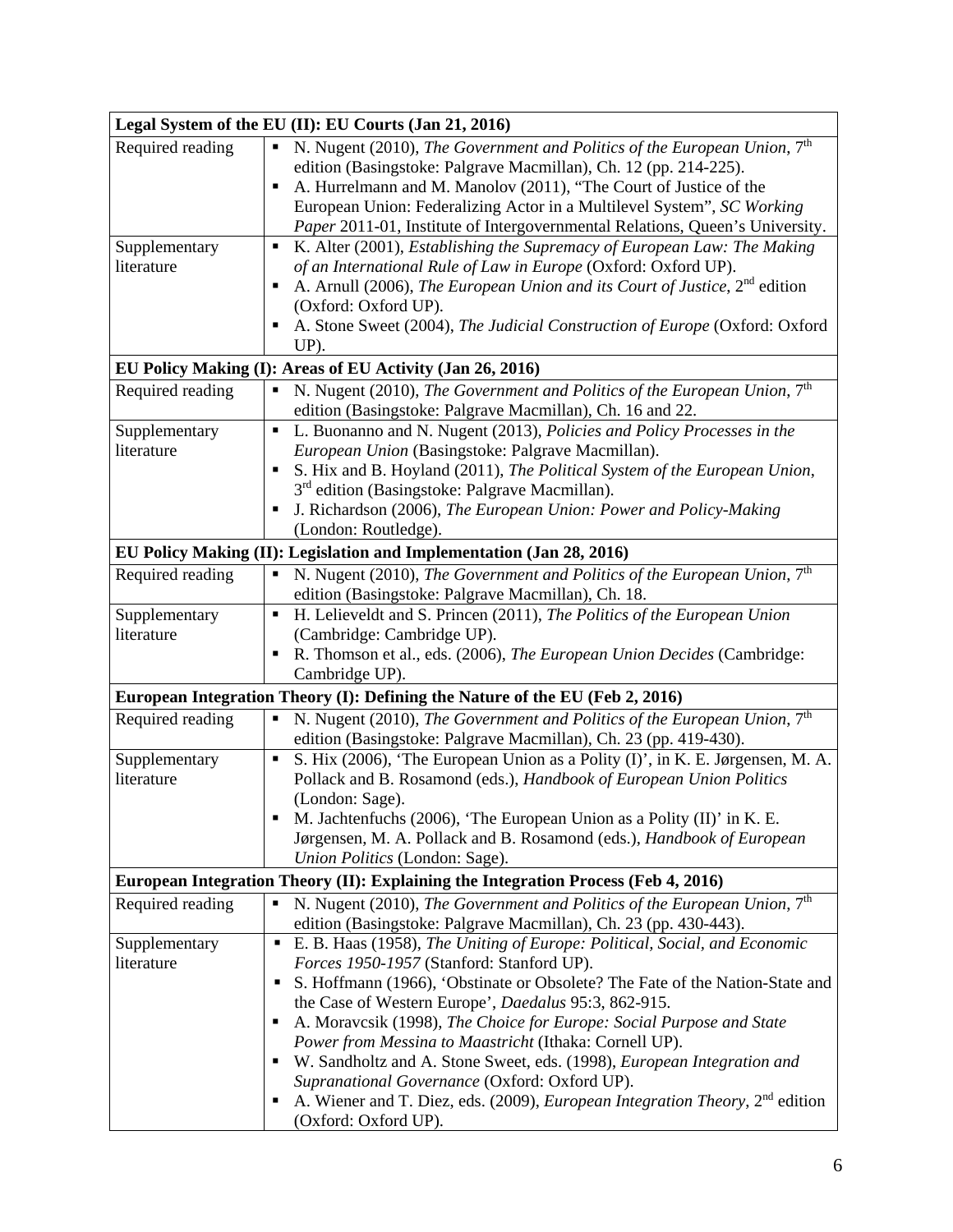| <b>Single Market, Competition Policy (Feb 9, 2016)</b> |                                                                                                                                                                                                                                                                                                                                                                                                                                                                                                       |  |
|--------------------------------------------------------|-------------------------------------------------------------------------------------------------------------------------------------------------------------------------------------------------------------------------------------------------------------------------------------------------------------------------------------------------------------------------------------------------------------------------------------------------------------------------------------------------------|--|
| Required reading                                       | A. R. Young (2015), 'The Single Market: From Stagnation to Renewal?', in<br>Ξ<br>H. Wallace, M. A. Pollack and A. R. Young, eds., Policy-Making in the<br><i>European Union</i> , 7 <sup>th</sup> edition (Oxford: Oxford UP), Ch. 5.<br>S. Wilks (2015), 'Competition Policy: Defending the Economic Constitution',<br>Ξ<br>in H. Wallace, M. A. Pollack and A. R. Young, eds., <i>Policy-Making in the</i><br>European Union, 7 <sup>th</sup> edition (Oxford: Oxford UP), Ch. 6.                   |  |
| Supplementary<br>literature                            | M. Cini and L. McGowan (2009), Competition Policy in the European Union,<br>$\blacksquare$<br>2 <sup>nd</sup> edition (Basingstoke: Palgrave Macmillan).<br>M. Egan (2001), Constructing a European Market: Standards, Regulation,<br>and Governance (Oxford: Oxford UP)<br>N. Jabko (2006), Playing the Market: A Political Strategy for Uniting Europe,<br>1985-2005 (Cornell: Cornell UP).<br>L. Neal (2007), The Economics of Europe and the European Union<br>٠<br>(Cambridge: Cambridge UP).    |  |
|                                                        | <b>Economic and Monetary Union (Feb 11, 2016)</b>                                                                                                                                                                                                                                                                                                                                                                                                                                                     |  |
| Required reading                                       | D. Hodson (2015), 'Policy-Making under Economic and Monetary Union:<br>٠<br>Crisis, Change and Continuity', in H. Wallace, M. A. Pollack and A. R.<br>Young, eds., Policy-Making in the European Union, 7th edition (Oxford:<br>Oxford UP), Ch. 7.                                                                                                                                                                                                                                                    |  |
| Supplementary<br>literature                            | P. de Grauwe (2014), Economics of Monetary Union, 10 <sup>th</sup> edition (Oxford:<br>٠<br>Oxford UP).<br>O. Issing (2008), The Birth of the Euro (Cambridge: Cambridge UP).<br>D. Marsh (2009), The Euro: The Politics of a New Global Currency (New<br>Haven: Yale UP).<br>T. Sadeh (2006), Sustaining European Monetary Union: Confronting the Cost<br>of Diversity (Boulder: Lynn Rienner).                                                                                                      |  |
|                                                        | <b>Agricultural Policy, Environmental Policy (Feb 23, 2016)</b>                                                                                                                                                                                                                                                                                                                                                                                                                                       |  |
| Required reading                                       | C. Roederer-Rynning (2015), 'The Common Agricultural Policy: The Fortress<br>٠<br>Challenged", in H. Wallace, M. A. Pollack and A. R. Young, eds., <i>Policy</i> -<br>Making in the European Union, 7 <sup>th</sup> edition (Oxford: Oxford UP), Ch. 8.<br>A. Lenschow (2015), 'Environmental Policy: Contending Dynamics of Policy<br>П<br>Change', in H. Wallace, M. A. Pollack and A. R. Young, eds., Policy-Making<br>in the European Union, 7 <sup>th</sup> edition (Oxford: Oxford UP), Ch. 13. |  |
| Supplementary<br>literature                            | I. Garzon (2007), Reforming the Common Agricultural Policy: History of a<br>Paradigm Change (Basingstoke: Palgrave Macmillan).<br>B. Hill and S. Davidova (2011), Understanding the Common Agricultural<br>Policy (London: Routledge).<br>A. Jordan et al. (2010), Climate Change Policy in the European Union<br>(Cambridge: Cambridge UP).<br>C. Knill and D. Lieffering (2007), Environmental Politics in the European<br>Union (Manchester: Manchester UP).                                       |  |
|                                                        | <b>Regional Policy, Social Policy (Feb 25, 2016)</b>                                                                                                                                                                                                                                                                                                                                                                                                                                                  |  |
| Required reading                                       | I. Bache (2015), 'Cohesion Policy: A New Direction for New Times?', in H.<br>п<br>Wallace, M. A. Pollack and A. R. Young, eds., Policy-Making in the<br>European Union, 7 <sup>th</sup> edition (Oxford: Oxford UP), Ch. 10.<br>S. Leibfried (2015), 'Social Policy: Left to Judges and Markets?', in H.<br>Wallace, M. A. Pollack and A. R. Young, eds., Policy-Making in the<br><i>European Union</i> , 7 <sup>th</sup> edition (Oxford: Oxford UP), Ch. 11.                                        |  |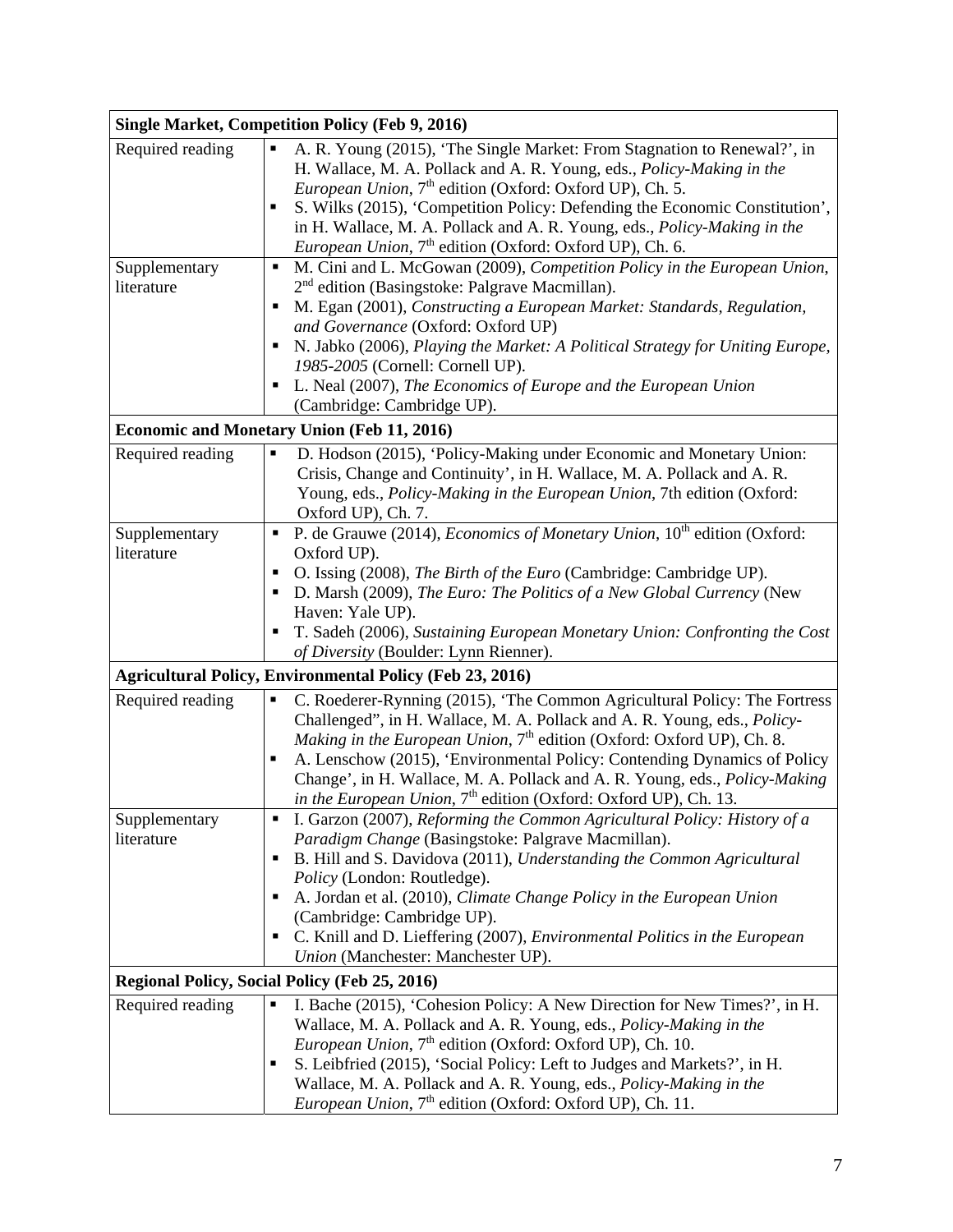| Supplementary                                                                        | M. Baun and D. Marek (2008), EU Cohesion Policy after Enlargement                                                              |  |
|--------------------------------------------------------------------------------------|--------------------------------------------------------------------------------------------------------------------------------|--|
| literature                                                                           | (Basingstoke: Palgrave Macmillan).                                                                                             |  |
|                                                                                      | L. Hantrais (2007), Social Policy in the European Union, $3rd$ edition                                                         |  |
|                                                                                      | (Basingstoke: Palgrave Macmillan).                                                                                             |  |
|                                                                                      | M. Heidenreich and J. Zeitlin, eds. (2009), Changing European Employment                                                       |  |
|                                                                                      | and Welfare Regimes: The Influence of the Open Method of Coordination on                                                       |  |
|                                                                                      | National Reform (London: Routledge).                                                                                           |  |
|                                                                                      | M. Kleinman (2001), A European Welfare State? European Union Social<br>٠                                                       |  |
|                                                                                      | Policy in Context (Basingstoke: Palgrave Macmillan).                                                                           |  |
|                                                                                      | <b>External Policies (I): Trade and Development Aid (Mar 1, 2016)</b>                                                          |  |
| Required reading                                                                     | S. Woolcock (2015), Trade Policy: Policy-Making after the Treaty of Lisbon',                                                   |  |
|                                                                                      | in H. Wallace, M. A. Pollack and A. R. Young, eds., Policy-Making in the                                                       |  |
|                                                                                      | European Union, 7 <sup>th</sup> edition (Oxford: Oxford UP), Ch. 16.                                                           |  |
| Supplementary                                                                        | M. Bungenberg and C. Herrmann, eds. (2013), Common Commercial Policy                                                           |  |
| literature                                                                           | after Lisbon, Special Issue of the European Yearbook of International                                                          |  |
|                                                                                      | Economic Law (Heidelberg: Springer).                                                                                           |  |
|                                                                                      | P. Eeckhout (2012), EU External Relations Law, 2 <sup>nd</sup> edition (Oxford: Oxford                                         |  |
|                                                                                      | UP).                                                                                                                           |  |
|                                                                                      | M. Holland and M. Doidge (2012), Development Policy of the European                                                            |  |
|                                                                                      | Union (Basingstoke: Palgrave Macmillan).                                                                                       |  |
|                                                                                      | <b>External Policies (II): Foreign and Defence Policy (Mar 3, 2016)</b>                                                        |  |
| Required reading                                                                     | B. Giegerich (2015), 'Foreign and Security Policy: Civilian Power Europe<br>٠                                                  |  |
|                                                                                      | and American Leadership', in H. Wallace, M. A. Pollack and A. R. Young,                                                        |  |
|                                                                                      | eds., Policy-Making in the European Union, $7th$ edition (Oxford: Oxford UP),                                                  |  |
|                                                                                      | Ch. 18.                                                                                                                        |  |
| Supplementary                                                                        | • F. Cameron (2012), An Introduction to European Foreign Policy, $2nd$ edition                                                 |  |
| literature                                                                           | (London: Routledge).                                                                                                           |  |
|                                                                                      | J. Howorth (2007), Security and Defence Policy in the European Union                                                           |  |
|                                                                                      | (Basingstoke: Palgrave Macmillan).<br>S. Jones (2007), The Rise of European Security Cooperation (Cambridge:<br>$\blacksquare$ |  |
|                                                                                      | Cambridge UP).                                                                                                                 |  |
|                                                                                      | <b>Internal Security, Migration Policy (Mar 8, 2016)</b>                                                                       |  |
| Required reading                                                                     | S. Lavenex (2015), 'Justice and Home Affairs: Institutional Change and                                                         |  |
|                                                                                      | Policy Continuity', in H. Wallace, M. A. Pollack and A. R. Young, eds.,                                                        |  |
|                                                                                      | Policy-Making in the European Union, 7 <sup>th</sup> edition (Oxford: Oxford UP), Ch.                                          |  |
|                                                                                      | 15.                                                                                                                            |  |
| Supplementary                                                                        | A. Geddes (2008), Immigration and European Integration: Towards Fortress<br>$\blacksquare$                                     |  |
| literature                                                                           | <i>Europe?</i> , 2 <sup>nd</sup> edition (Manchester: Manchester UP).                                                          |  |
|                                                                                      | C. Kaunert (2011), European Internal Security: Towards Supranational<br>٠                                                      |  |
|                                                                                      | Governance in the Area of Freedom, Security and Justice (Manchester:                                                           |  |
|                                                                                      | Manchester UP).                                                                                                                |  |
|                                                                                      | V. Mitsilegas (2009), <i>EU Criminal Law</i> (London: Hart).                                                                   |  |
|                                                                                      | R. Zaiotti (2011), Cultures of Border Control: Schengen and the Evolution of<br>п                                              |  |
|                                                                                      | European Frontiers (Chicago: University of Chicago Press).                                                                     |  |
| Taking Stock: EU Policy-Making – and its Effects on the Member States (Mar 10, 2016) |                                                                                                                                |  |
| Required reading                                                                     | N. Nugent (2010), The Government and Politics of the European Union, $7th$                                                     |  |
|                                                                                      | edition (Basingstoke: Palgrave Macmillan), Ch. 17.                                                                             |  |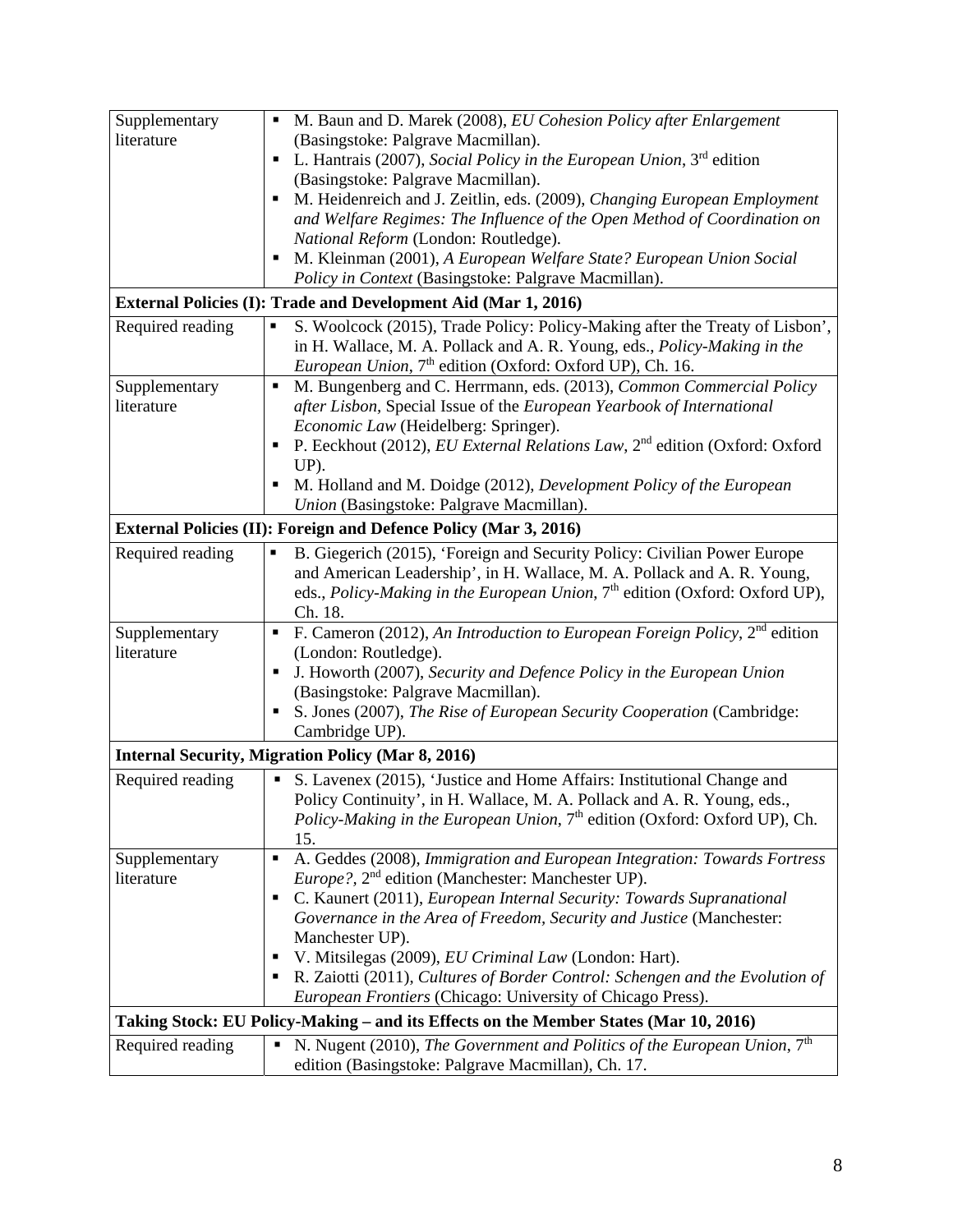| Supplementary    | S. Borrás and B. Greve, eds. (2004), The Open Method of Co-Ordination:                     |
|------------------|--------------------------------------------------------------------------------------------|
| literature       | Theoretical, Empirical and Methodological Challenges for EU Studies,                       |
|                  | Special Issue of the Journal of European Public Policy 11(2).                              |
|                  | M. Green Cowles, T. Risse and J. A. Caporaso, eds. (2001), Transforming                    |
|                  | Europe: Europeanization and Domestic Change (Ithaca: Cornell UP).                          |
|                  | G. Falkner et al. (2005), Complying with Europe: EU Harmonization and Soft                 |
|                  | Law in the Member States (Cambridge: Cambridge UP).                                        |
|                  | I. Tömmel and A. Verdun, eds. (2009), Innovative Governance in the                         |
|                  | European Union: The Politics of Multilevel Policy Making (Boulder: Lynne                   |
|                  | Rienner).                                                                                  |
|                  | The Eurozone Financial Crisis and its Implications (Mar 15, 2016)                          |
| Required reading | • F. Scharpf (2014), 'No Exit from the Euro-Rescuing Trap?', MPIfG                         |
|                  | Discussion Paper 14/4 (Cologne: Max Planck Institute for the Study of                      |
|                  | Societies), www.mpifg.de/pu/mpifg_dp/dp14-4.pdf.                                           |
| Supplementary    | B. de Witte, A. Héritier and A. H. Trechsel, eds. (2012), The Euro Crisis and<br>٠         |
| literature       | the State of European Democracy: Contributions from the 2012 EUDO                          |
|                  | Dissemination Conference (San Domenico di Fiesole: EUI).                                   |
|                  | K. Lannoo (2015), The Great Financial Plumbing: From Nothern Rock to<br>٠                  |
|                  | Banking Union (Brussels: Centre for European Policy Studies).                              |
|                  | C. Lapavitsas (2012), Crisis in the Eurozone (London: Verso).                              |
|                  | P. Pisani-Ferry (2014), The Euro Crisis and its Aftermath (Oxford: Oxford                  |
|                  | UP).                                                                                       |
|                  | The Refugee Crisis and Its Effects on the Schengen Zone (Mar 17, 2016)                     |
| Required reading | TBA (selected in Feb 2016)<br>٠                                                            |
| Supplementary    | G. Huybreghts (2015), 'The Schengen Convention and the Schengen Acquis:<br>п.              |
| literature       | 25 Years of Evolution', ERA Forum 16:3, 379-426                                            |
|                  | N. Nancheva (2015), 'The Common European Asylum System and the Failure                     |
|                  | to Protect: Bulgaria's Syrian Refugee Crisis', Southeast European and Black                |
|                  | Sea Studies, Early View, DOI: 10.1080/14683857.2015.1093372.                               |
|                  | Democracy in the EU (I): Channels of Democratic Input (Mar 22, 2016)                       |
| Required reading | A. Hurrelmann (forthcoming), 'Democratization in the European Union', in<br>$\blacksquare$ |
|                  | E. Brunet-Jailly, A. Hurrelmann and A. Verdun, eds., European Union                        |
|                  | Governance and Policy Making: A Canadian Perspective (Toronto:                             |
|                  | University of Toronto Press).                                                              |
| Supplementary    | D. M. Farrell and S. Scully (2007), Representing Europe's Citizens? Electoral              |
| literature       | Institutions and the Failure of Democratic Representation (Oxford: Oxford                  |
|                  | $UP$ ).                                                                                    |
|                  | J. Greenwood (2011), Interest Representation in the European Union, $3rd$                  |
|                  | edition (Basingstoke: Palgrave Macmillan).                                                 |
|                  | S. Hix, A. G. Noury and G. Roland (2007), Democratic Politics in the                       |
|                  | European Parliament (Cambridge: Cambridge UP).                                             |
|                  | J. O'Brennan and T. Raunio, eds. (2007), National Parliaments within the                   |
|                  | Enlarged European Union (London: Routledge).                                               |
|                  | Democracy in the EU (II): Strategies of Democratization (Mar 24, 2016)                     |
| Required reading | S. Hix and S. Bartolini (2006), 'Politics: The Right or Wrong Sort of<br>٠                 |
|                  | Medicine for the EU?' Notre Europe Policy Paper No. 19 (Paris: Notre                       |
|                  | Europe).                                                                                   |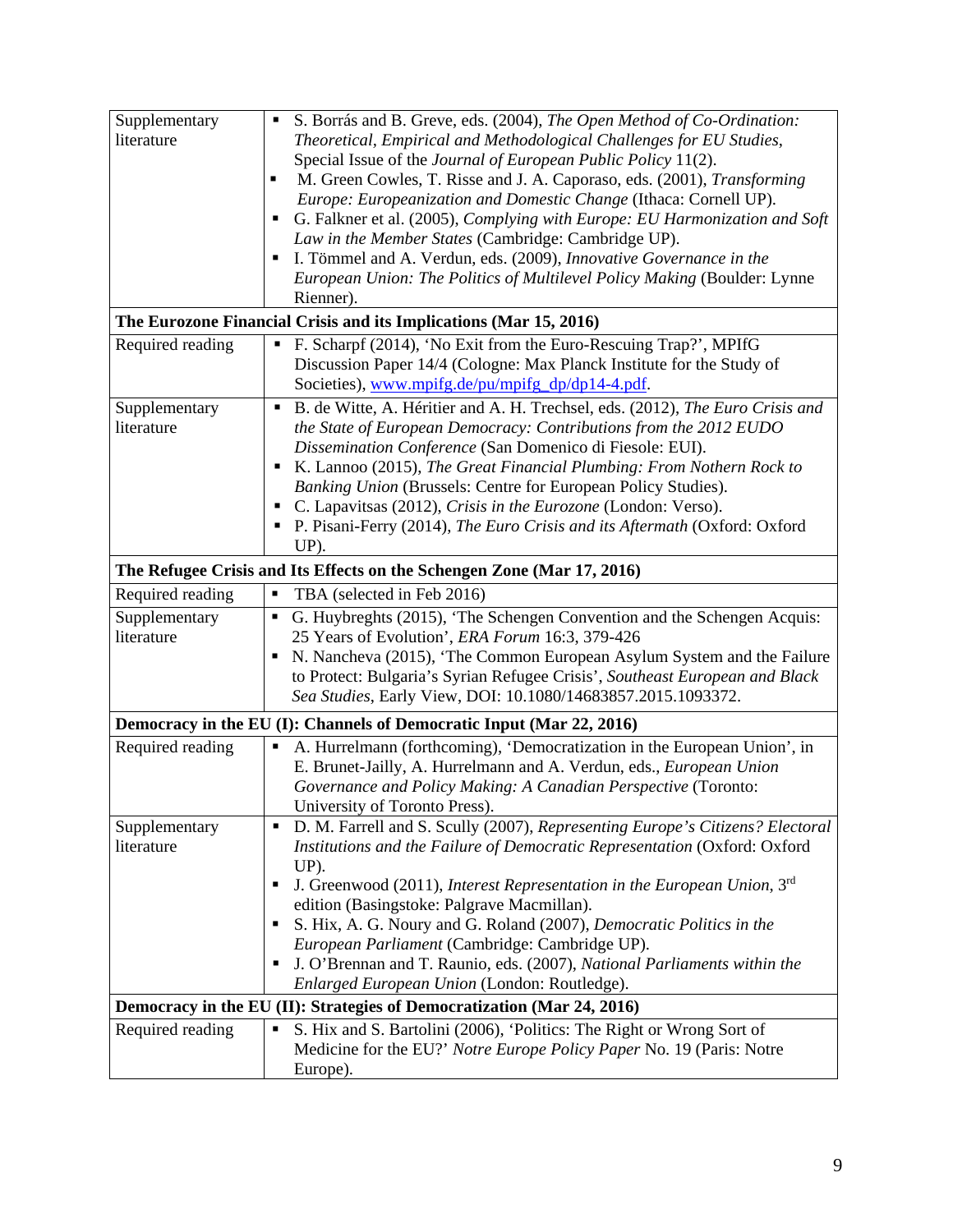| Supplementary<br>literature | S. Hix (2008), What's Wrong with the European Union & How to Fix It<br>(Cambridge: Polity).<br>A. Hurrelmann and J. DeBardeleben (2009), 'Democratic Dilemmas in EU<br>$\blacksquare$<br>Multilevel Governance: Untangling the Gordian Knot', European Political<br>Science Review 1:2, 229-247.<br>A. Moravcsik (2002), 'In Defence of the Democratic Deficit: Reassessing<br>Legitimacy in the European Union, Journal of Common Market Studies 40:4,<br>603-624.<br>• P. C. Schmitter (2000), How to Democratize the European Union and Why<br>Bother? (Lanham: Rowman and Littlefield).                                                                                                                                                                                                                                                                                               |
|-----------------------------|-------------------------------------------------------------------------------------------------------------------------------------------------------------------------------------------------------------------------------------------------------------------------------------------------------------------------------------------------------------------------------------------------------------------------------------------------------------------------------------------------------------------------------------------------------------------------------------------------------------------------------------------------------------------------------------------------------------------------------------------------------------------------------------------------------------------------------------------------------------------------------------------|
|                             | Enlargement of the EU (Mar 29, 2016)                                                                                                                                                                                                                                                                                                                                                                                                                                                                                                                                                                                                                                                                                                                                                                                                                                                      |
| Required reading            | • U. Sedelmeier (2015), 'Enlargement: Constituent Policy and Tool for External<br>Governance', in H. Wallace, M. A. Pollack and A. R. Young, eds., Policy-<br>Making in the European Union, 7 <sup>th</sup> edition (Oxford: Oxford UP), Ch. 17.                                                                                                                                                                                                                                                                                                                                                                                                                                                                                                                                                                                                                                          |
| Supplementary<br>literature | J. Gerhards (2007), Cultural Overstretch? The Differences between the Old<br>٠<br>and New Member States of the EU and Turkey (London: Routledge).<br>• H. Grabbe (2005), The EU's Transformative Power: Europeanization through<br>Conditionality (Basingstoke: Palgrave Macmillan).<br>• G. Noutcheva (2012), European Foreign Policy and the Challenges of Balkan<br>Accession: Conditionality, Legitimacy and Compliance (London: Routledge).<br>• F. Schimmelfennig and U. Sedelmeier, eds. (2005), The Europeanization of<br>Central and Eastern Europe (Ithaca: Cornell UP).<br>• M. A. Vachudova (2005), Europe Undivided: Democracy, Leverage, and<br>Integration after Communism (Oxford: Oxford UP).<br>R. G. Whitman and S. Wolff, eds. (2010), The European Neighbourhood<br>Policy in Perspective: Context, Implementation, and Impact (Basingstoke:<br>Palgrave Macmillan). |
|                             | The EU, Russia and the Crisis in Ukraine (Mar 31, 2016)                                                                                                                                                                                                                                                                                                                                                                                                                                                                                                                                                                                                                                                                                                                                                                                                                                   |
| Required reading            | H. Haukkala (2015), 'From Cooperative to Contested Europe? The Conflict in<br>٠<br>Ukraine as a Culmination of a Long-Term Crisis in EU-Russia Relations',<br>Journal of Contemporary European Studies 23:1, 25-40.                                                                                                                                                                                                                                                                                                                                                                                                                                                                                                                                                                                                                                                                       |
| Supplementary<br>literature | D. Cadier (2014), 'Eastern Partnership vs Eurasian Union? The EU-Russia<br>Competition in the Shared Neighbourhood and the Ukraine Crisis', Global<br>Policy 5:S1, 76-85.<br>Friedrich Ebert Stiftung (2014), The EU and the East in 2030: Four Scenarios<br>for Relations between the EU, the Russian Federation, and the Common<br>Neighbourhood (Berlin: Friedrich Ebert Stiftung).<br>• N. MacFarlane and A. Menon (2014), 'The EU and Ukraine', Survival 56:3,<br>95-101.<br>S. R. Schubert, J. Pollak and E. Brutschin (2014), 'Two Futures: EU-Russia<br>Relations in the Context of Ukraine', European Journal of Futures Research,<br>2:52, DOI: 10.1007/s40309-014-0052-7.                                                                                                                                                                                                      |
|                             | Public Opinion, European Identities, Euroskepticism (Apr 5, 2016)                                                                                                                                                                                                                                                                                                                                                                                                                                                                                                                                                                                                                                                                                                                                                                                                                         |
| Required reading            | L. Hooghe and G. Marks (2008), 'A Postfunctionalist Theory of European<br>Integration: From Permissive Consensus to Constraining Dissensus', British<br>Journal of Political Science 39:1, 1-23.                                                                                                                                                                                                                                                                                                                                                                                                                                                                                                                                                                                                                                                                                          |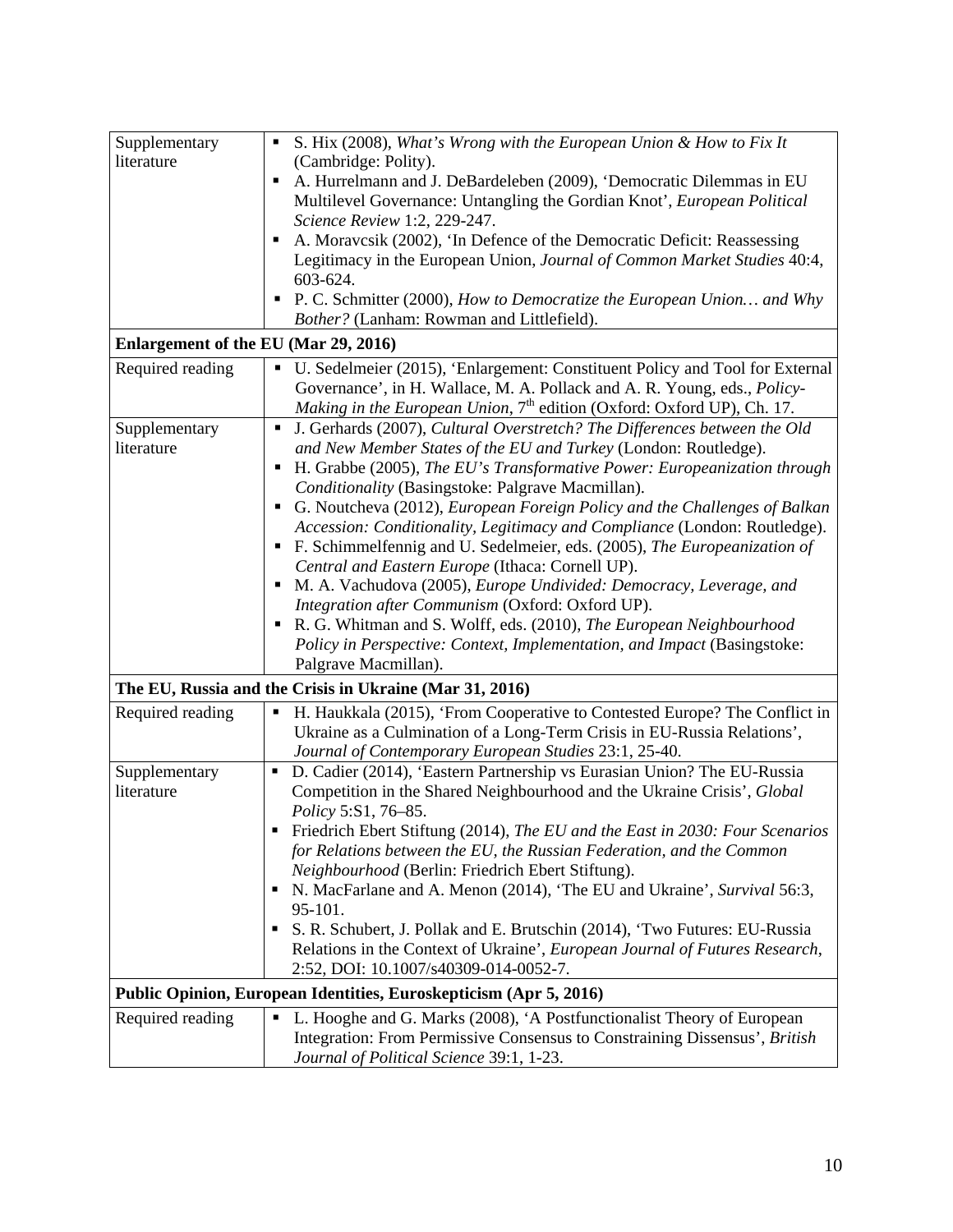| Supplementary | J. T. Checkel and P. J. Katzenstein, eds. (2009), <i>European Identity</i> |  |  |  |  |
|---------------|----------------------------------------------------------------------------|--|--|--|--|
| literature    | (Cambridge: Cambridge UP).                                                 |  |  |  |  |
|               | S. Duchesne, E. Frazer, F. Haegel and V. Van Ingelgom (2013), Citizens'    |  |  |  |  |
|               | Reactions to European Integration Compared: Overlooking Europe             |  |  |  |  |
|               | (Basingstoke: Palgrave Macmillan).                                         |  |  |  |  |
|               | • L. M. McLaren (2006), Interests, Identities, and Attitudes to European   |  |  |  |  |
|               | <i>Integration</i> (Basingstoke: Palgrave Macmillan).                      |  |  |  |  |
|               | A. Szczerbiak and P. Taggart, eds. (2008), Opposing Europe? The            |  |  |  |  |
|               | Comparative Party Politics of Euroscepticism (Oxford: Oxford UP).          |  |  |  |  |
|               |                                                                            |  |  |  |  |

#### **Academic Accommodations**

The Paul Menton Centre for Students with Disabilities (PMC) provides services to students with Learning Disabilities (LD), psychiatric/mental health disabilities, Attention Deficit Hyperactivity Disorder (ADHD), Autism Spectrum Disorders (ASD), chronic medical conditions, and impairments in mobility, hearing, and vision. If you have a disability requiring academic accommodations in this course, please contact PMC at 613-520-6608 or pmc@carleton.ca for a formal evaluation. If you are already registered with the PMC, contact your PMC coordinator to send me your *Letter of Accommodation* at the beginning of the term, and no later than two weeks before the first in-class scheduled test or exam requiring accommodation (*if applicable*). After requesting accommodation from PMC, meet with me to ensure accommodation arrangements are made. Please consult the PMC website for the deadline to request accommodations for the formally-scheduled exam (*if applicable*).

**For Religious Observance:** Students requesting accommodation for religious observances should apply in writing to their instructor for alternate dates and/or means of satisfying academic requirements. Such requests should be made during the first two weeks of class, or as soon as possible after the need for accommodation is known to exist, but no later than two weeks before the compulsory academic event. Accommodation is to be worked out directly and on an individual basis between the student and the instructor(s) involved. Instructors will make accommodations in a way that avoids academic disadvantage to the student. Instructors and students may contact an Equity Services Advisor for assistance (www.carleton.ca/equity).

**For Pregnancy:** Pregnant students requiring academic accommodations are encouraged to contact an Equity Advisor in Equity Services to complete a *letter of accommodation*. Then, make an appointment to discuss your needs with the instructor at least two weeks prior to the first academic event in which it is anticipated the accommodation will be required.

**Plagiarism:** The University Senate defines plagiarism as "presenting, whether intentional or not, the ideas, expression of ideas or work of others as one's own." This can include:

- reproducing or paraphrasing portions of someone else's published or unpublished material, regardless of the source, and presenting these as one's own without proper citation or reference to the original source;
- submitting a take-home examination, essay, laboratory report or other assignment written, in whole or in part, by someone else;
- using ideas or direct, verbatim quotations, or paraphrased material, concepts, or ideas without appropriate acknowledgment in any academic assignment;
- using another's data or research findings:
- failing to acknowledge sources through the use of proper citations when using another's works and/or failing to use quotation marks;
- handing in "substantially the same piece of work for academic credit more than once without prior written permission of the course instructor in which the submission occurs.